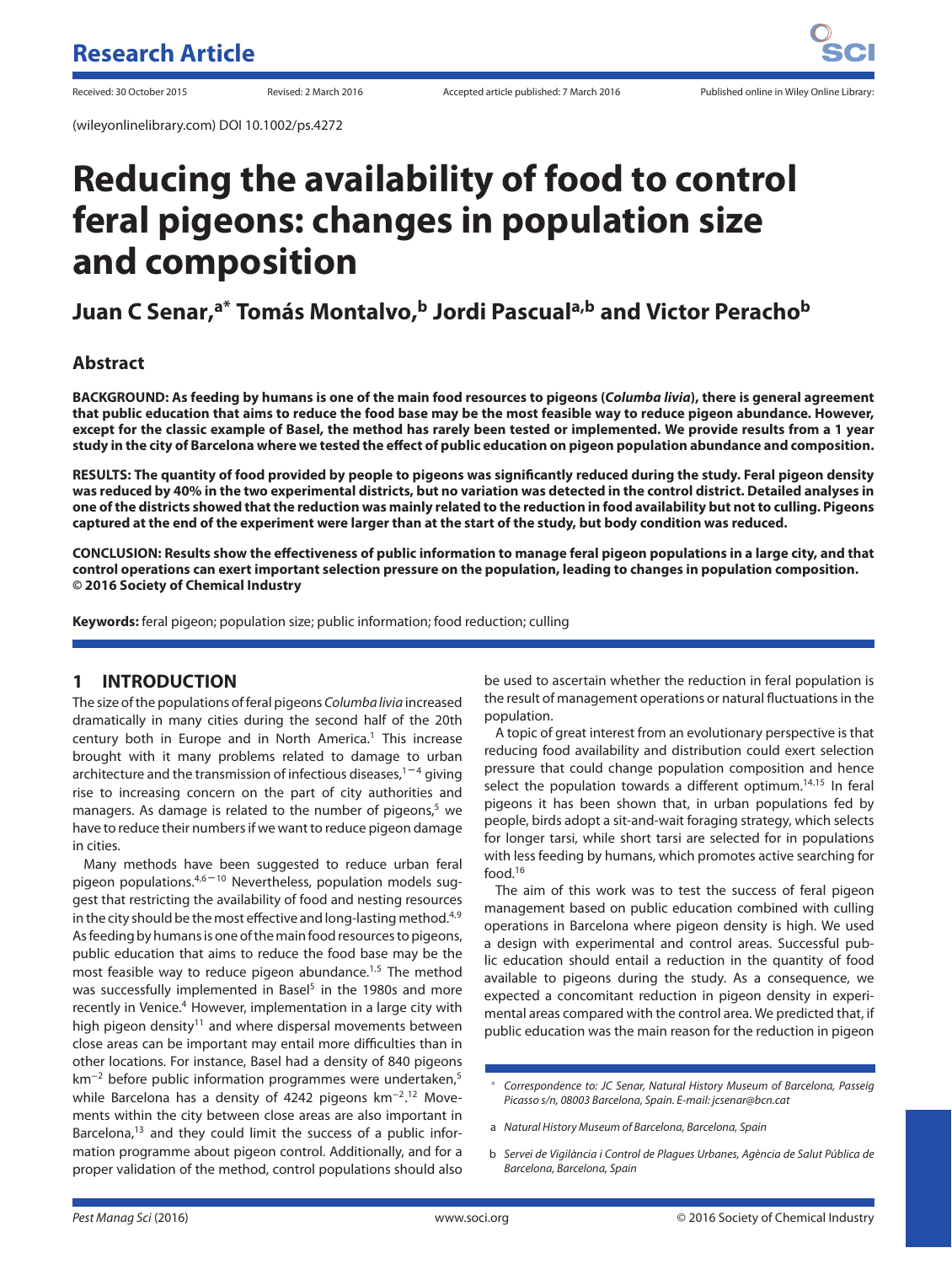

**Figure 1.** Map of Barcelona showing in black and light grey the neighbourhoods where we carried out the experimental work (in the Sant Andreu and Horta-Guinardó districts respectively), and in dark grey the neighbourhood used as a control.

density, population size reduction should better correlate with the proportion of public informed than with culling effort. Because larger individuals may enjoy priority access to the reduced food supply,<sup>17,18</sup> we predicted an increase in the size of the pigeons in experimental areas.

# **2 MATERIALS AND METHODS**

The study was carried out in Barcelona city in 2009. Barcelona has an area of 102 km<sup>2</sup>, 72% of which is built up. The city is divided into ten districts and 73 neighbourhoods, which allows decentralised local administration. The experimental study was carried out in two districts: Sant Andreu [SA] and Horta-Guinardó [HG]. In SA we sampled four neighbourhoods: (1) Navas, (2) Congres i els Indians, (3) La Sagrera and (4) Sant Andreu. In HG we sampled two neighbourhoods: (5) Guinardó and (6) Baix Guinardó (Fig. 1). An additional neighbourhood, (7) Vilapicina-Torre Llobeta, within the district of Nou Barris, was used as a control area where no experimental action was carried out. We chose this neighbourhood as a control area because it was adjacent to the two experimental districts, so that habitat structure and socioeconomic variables were quite similar, and because it was located between the two experimental districts. We used squares of  $250 \times 250$  m (6.25 ha) as the sample unit (Barcelona contains 1568 of these units). The size of this unit was determined on the basis of the home range area of pigeons in Barcelona, which is about 3.5 ha.<sup>13</sup> The study was based on 44 experimental (32 in SA and 12 in HG) and 12 control squares. The size of the control area was smaller than the SA experimental area but similar to the size of the HG experimental area. We assumed that 12 sample control units should suffice to ascertain whether the reduction in theferal pigeon population was the result of management operations or natural population fluctuations. As a consequence, we concentrated effort in increasing the number of sample units in SA to allow for a powerful multiple regression within the same district to test for the differential

effect of public information and culling effort on population size (see below).

In the six experimental neighbourhoods from 1 February 2009 to 22 February 2010, we carried out a campaign of public education aimed to reduce the food base for pigeons. It consisted of distributing a pamphlet explaining the negative effects of feeding pigeons both for pigeons and for the public in a similar way to Haag-Wackernagel.<sup>5</sup> We used seven city council information agents to contact people in city parks, gardens and streets for every working day from 08:00 to 12:00 h (or from 09:00 to 13:00 hours, depending on the week). The agents explained the content of the pamphlet, making a special effort to inform people whom they observed feeding pigeons. They also informed the local shopkeepers about the project. In total, we contacted 2190 citizens. The information agents also collected data on the number of individuals engaged in feeding pigeons ( $N = 74$ ) and the availability of food for pigeons provided in the streets (see below). We ran three capture sessions with the elimination of individuals (pigeons culled 6 March 2009 – 5935, 3 July 2009 – 4083, 13 November 2009 - 2252). As in Haag-Wackernagel, $5$  culling was done to adapt pigeon population size to the reduced food supply initiated by the public restriction of feeding. Pigeons were captured using pneumatic cannon nets. Capture areas were baited at the point of capture for 4–5 days prior to capture to increase trapping success.

The experimental and control squares were surveyed by walking along all roads in each sample unit (circuitous path), where we counted all visible pigeons (quadrate counts).19*,*<sup>20</sup> Because a part of the population can be hidden and remain undetected, bird detection probability must be considered.<sup>20-24</sup> In previous work we derived a correction factor of 3.5 to account for detectability of pigeons based on a double sampling procedure<sup>19</sup> using visual surveys and capture–recapture approaches.<sup>20</sup> As this value was consistent across different cities,<sup>20,25,26</sup> we assumed it to be suitable, although it was derived many years ago. Possible fluctuation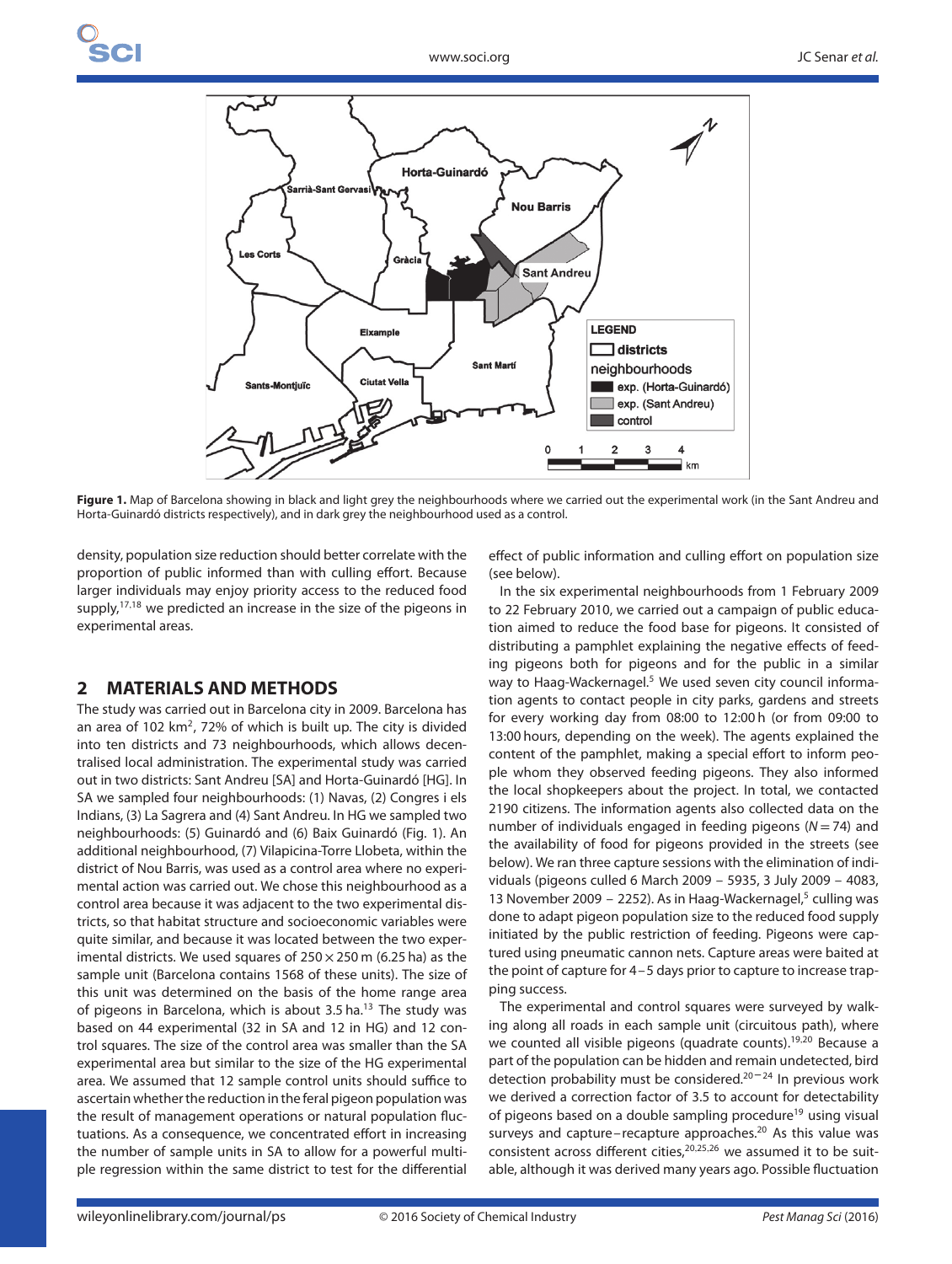in the index through the year<sup>9</sup> should have affected experimental and control areas similarly.

All counts were carried out between 09:00 and 14:00 h, which is the period with maximum detectability.<sup>11</sup> We carried out a minimum of three counts per square within each sample period and used the mean of the three values. Whenever one of the censuses was clearly different from the mean value (*>*50%), we carried out two additional censuses and used the mean value. Population size surveys were carried out on 9–25 February, 8–24 June, 19 October–4 November and 28 December–15 January. These periods are denominated as the February, June, October and January census.

Data were analysed with a repeated-measures ANOVA, where census data from each district were paired. Feral pigeon density (number of pigeons per 6.25 ha) in each of the sampled squares was the dependent variable. Independent variable 'time' included the four paired census periods previously detailed (February, June, October and January). Independent variable 'district' included the two experimental districts (SA and HG) and the control district.

For the district of SA, where most squares were monitored, we tested several variables for correlation with population size:

(i) Food availability provided by people. We ranked food deposited in streets as follows: 1=*<*200 g, 2=200–500 g, 3=500–1000 g,  $4=1000-3000$  g of food per square and day. Food availability was estimated by information agents while visiting each square to inform people about pigeon food reduction. The quantities of food found at different points within each square were summed to obtain a daily estimation of food available per square. Values estimated at different days were averaged.

(ii). Reduction in food supply. The main aim of the information agents was to make citizens aware of the problems of feeding pigeons so that people no longer provided food to the birds. We computed an index of variation in food availability as the quantity of food available in the period between the first two censuses minus the quantity of food available in the period between the last two censuses. The reduction in food supply in SA district was tested by comparing the quantity of food available to pigeons [semi-quantitative scale, see (i)] between the two periods [see (ii)] within each square, which were paired, using a non-parametric Wilcoxon matched-pair test.

(iii). Culling effort. We used the total number of pigeons captured per square. This dataset was analysed with a multiple regression, using ranked data to avoid problems related to the lack of normality in the variables used.27*,*<sup>28</sup> The dependent variable included the reduction in the number of pigeons in the squares of the SA district (census 4−census 1), and independent variables included absolute quantity of food provided by people (i), reduction in the quantity of food available per square since the start of the experiment (ii) and number of pigeons culled in each square (iii)  $(N = 32)$ squares).

Body measures were recorded for a sample of individuals  $(N = 483)$  from the different sampling units at the start (1 February) and at the end of the experiment (13 November). For each individual we measured body mass, skull length and wing length with a ruler to the nearest mm. Additionally, an index of body condition was computed by regression using standardised residuals of body mass and skull length.<sup>29</sup>

#### **3 RESULTS**

The density of pigeons varied according to both the time since the start of the study and the district (RMANOVA analysis: district,

**220 n**a **Number of pigeons per 6.25 ha 200** 6.25 **180** *P* **< 0.001** Number of pigeons per **160 140 120 100 80 60** *P* **< 0.01 40 20 0 February June October January**

**240**

Figure 2. Variation in population density of feral pigeons in the two experimental districts (Sant Andreu – black circles, Horta Guinardó – black squares) and the control district (Nou Barris – open diamonds), according to the population surveys. Error bars refer to SE.

F2,159 =5.13, P *<*0.01; time, F3,159 =13.17, P *<*0.001; district × time,  $F_{6,159} = 3.60, P < 0.001$ ) (Fig. 2). At the start of the experiment, the density of pigeons in the SA district was higher than in the HG and control districts (post hoc planned comparison tests: SA versus HG,  $F_{1,53} = 9.26$ ,  $P < 0.01$ ; SA versus CTL,  $F_{1,53} = 9.92$ , P < 0.01; HG versus CTL,  $F_{1,53} = 0.01$ , P = 0.93) (Fig. 2). The number of pigeons at the two experimental districts was reduced by 40% between February and June (post hoc planned comparison tests: SA, F1,53 =75.90, P *<*0.001; HG, F1,53 =9.84, P *<*0.01) (Fig. 2). The number of pigeons at the control district did not vary during the study (February versus June:  $F_{1,53} = 0.44$ ,  $P = 0.51$ ; whole period:  $F_{1,53} = 0.51$ ,  $P = 0.48$ ) (note the significant interaction between district and time) (Fig. 2). Comparisons between census 3 and census 4 indicated similar resultsfor the three districts (all P *>*0.23).

The quantity of food available to pigeons from the start to the end of the study was significantly reduced in the study area (median 1.5 versus 1.0 units of food by square; Wilcoxon matched-pair test:  $Z = 2.58$ ,  $P < 0.01$ ;  $N = 32$ ). The reduction in the number of pigeons in the squares of the SA district (census 4−census 1) was correlated with the reduction in the quantity of food available per square since the start of the experiment  $(r<sub>partial</sub> = 0.37, P < 0.05)$ , so that squares with a higher reduction in food availability reduced population size to a higher degree. The number of pigeons culled in each square (mean value=159; 95% CI: 94–224) and the absolute quantity of food provided by people had no effect on the reduction in pigeon density (culled individuals  $r_{\text{partial}} = 0.07$ , P = 0.72; food availability  $r_{\text{partial}} = -0.18$ , P = 0.33;  $N = 32$  squares).

Pigeons captured at the end of the experiment were larger by 1–3% than at the start of the study before culling and public information were implemented (ANOVA results for body mass: F1,481 =8.70, P *<*0.01; skull length: F1,481 =64.17, P *<*0.001; wing length: F1,481 =12.35, P *<*0.001) (Fig. 3). The body condition of pigeons, however, was reduced during the study by 6% (F1,481 =32.65, P *<*0.001) (Fig. 3).

#### **4 DISCUSSION**

The sustainable reduction in the number of pigeons in urban habitats is one of the main aims of urban wildlife managers.<sup>4</sup> As in the case of other urban nuisance wildlife, reducing the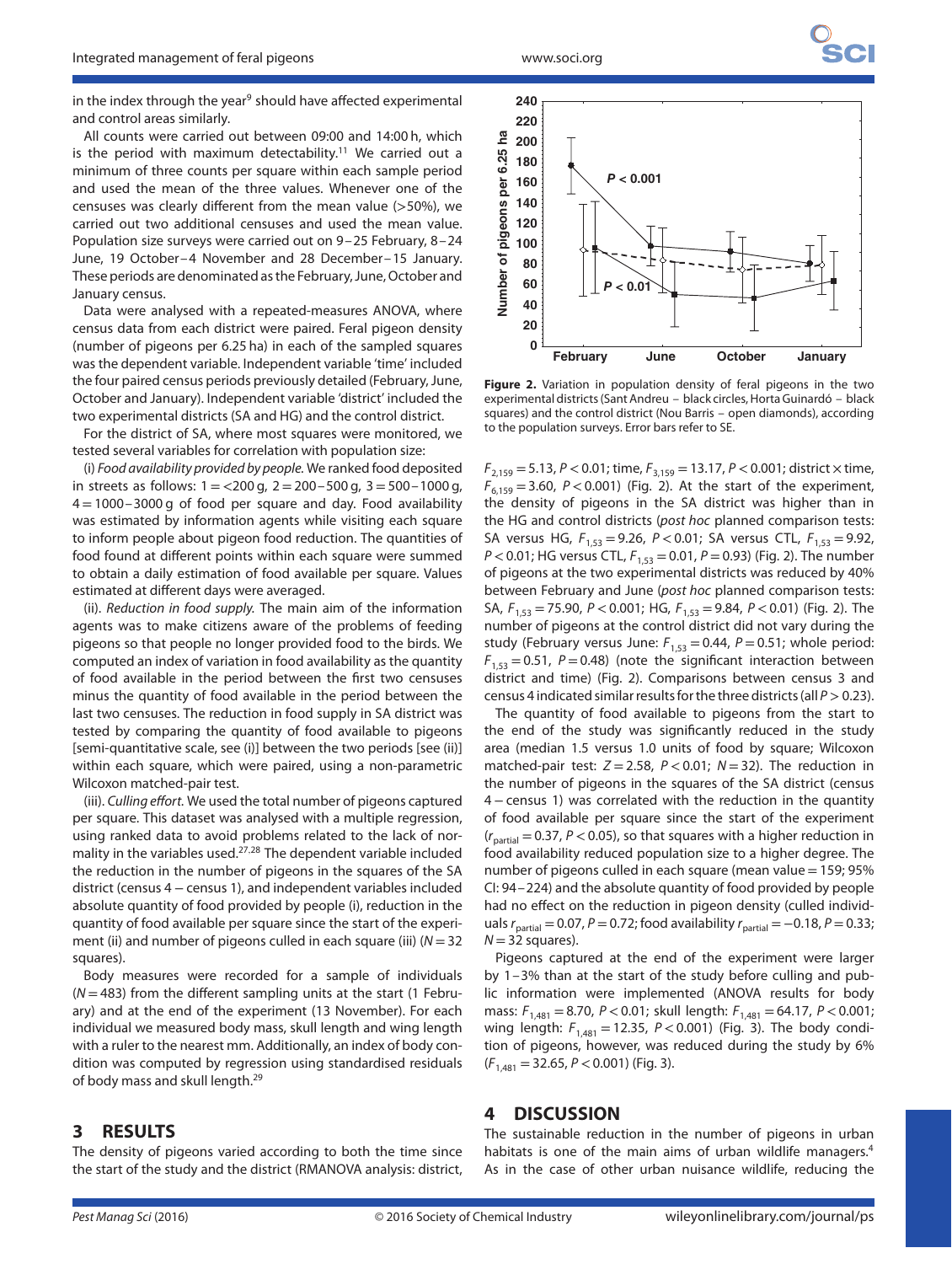

Figure 3. Variation in morphometry of feral pigeons captured in the Sant Andreu district prior to and after management operations. Error bars refer to SE.

food provided by humans should be the target of managers.4*,*9*,*<sup>30</sup> However, this is rarely attempted, especially in large cities (see exceptions in Haag-Wackernagel<sup>5</sup> and Giunchi et al.<sup>4</sup>). Results from our experimental study in Barcelona city showed that public education aimed at reducing the food base succeeded in reducing both food available and feral pigeon abundance.

Pigeon abundance was reduced by 40% between February and June and did not increase until the following January. The effect was not apparent in the control areas, where no action was carried out. The reduction in the number of pigeons was mainly affected by the reduction in the quantity of food available to pigeons rather than by the culling actions. In fact, culling reduced pigeon density at the capture sites, but if food abundance is not reduced simultaneously the pigeons from the surroundings quickly refill the emptied area so that in a few days the density recovers.<sup>13</sup> Instead, the reduction in food availability has permanent effects, as the area cannot hold the same number of pigeons as before. Hence, data strongly support the view that reduction in the carrying capacity of the environment through food reduction is the best way to attain an efficient feral pigeon population size control.4*,*<sup>5</sup>

The main reduction in pigeon abundance was attained in just 4 months. This period probably may be enough to cause a reduction in pigeon survival and breeding success when linked to a reduction in food availability. However, given the fast dispersal response of feral pigeons to variation in food availability and pigeon density, $13$  it is also possible that a part of the population emigrated from the experimental squares to other areas of the city, so that the reduction found in pigeon numbers could be the combined effect of both processes. Nevertheless, and from the perspective of a city manager, pigeon numbers were successfully reduced permanently whatever the main reason for the reduction was.

The lack of variation in pigeon density in the control area over the year is surprising. Population size should increase, for instance, during and after the breeding season, and should decrease after the late summer population crisis. We think that the stability found in the control area may be a byproduct of using a constant detectability over the year, when in fact this detectability most probably changes according to period.9 During the breeding season, detectability should be reduced and the correction factor should increase, as many females may be incubating and hence are not available during census. Detectability of juvenile birds may also be different from that of adult birds. All of this can mask census values. Nevertheless, we have to emphasise that this did not seem to affect the main results of the paper, as we were comparing experimental and control sample units and detectability should have been similar.

It has been shown earlier that, in urban pigeon populations where people provide abundant food, pigeons are selected for longer tarsi, while short tarsi are selected for in populations with less feeding.16 Population size management also had an effect on the size and body condition of the pigeons. Skull and wing